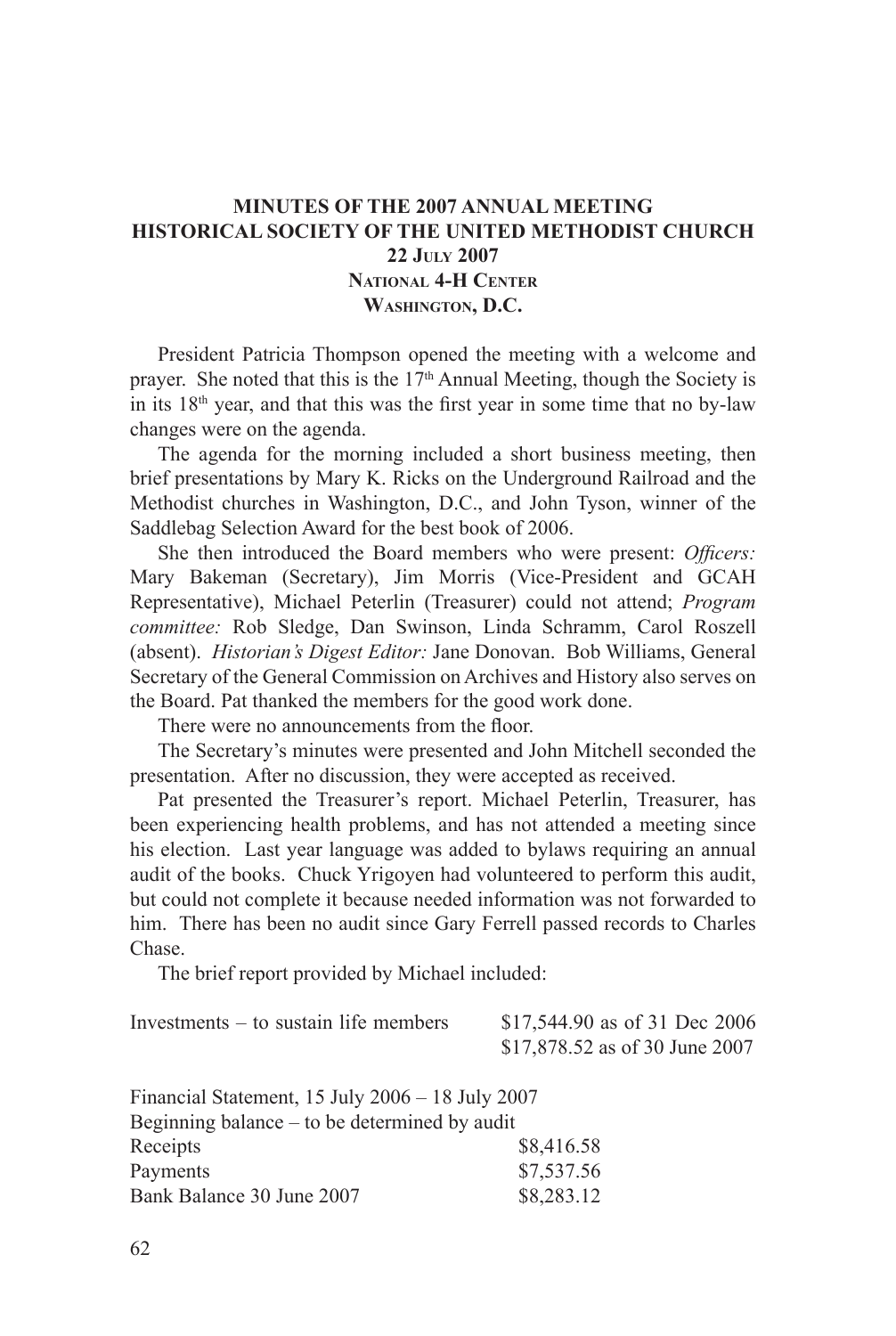President Thompson stated that the Board determined that the report was inadequate, and asked for a report of the Board actions.

Secretary Bakeman reviewed the actions of the Board, and stated that they needed ratification from the membership. These actions included:

- 1. Based on the elected Treasurer's failure to take care of the Society's finances as required by the Board and his new health concerns, the Board declared the Treasurer's position vacant as of 31 August 2007;
- 2. Communication of the action and our appreciation for his willingness to serve in this difficult time will be prepared by President Thompson. Linda Schramm has offered to deliver the letter and to collect the Society's materials and books in Michael Peterlin's possession.
- 3. A committee of Jim Morris, Dan Swinson and Linda Schramm will perform an audit.
- 4. Chuck Yrigoyen has agreed to fill the unexpired term as Treasurer through the remainder of the quadrennium.

By consensus, the actions were ratified in the one motion, as presented. Thelma Boeder seconded. President Thompson asked for questions and comments. There being none, the motion passed unanimously.

Secretary Bakeman then proceeded to the next action requiring ratification. The By-Laws call for a proposed budget to come before the Annual Meeting. Because of the unknown status of the treasury, the Board is unable to offer a budget for discussion. (Our budget over the past several years has been about \$8000.) Following the audit, a budget will be prepared by the Board and published in the *Historian's Digest*, hopefully in the October 2007 issue. Comment will be invited at that time, and any needed changes will be made. The motion was seconded by John Mitchell. There was no discussion, and the action was ratified unanimously.

Secretary Bakeman relayed the membership report. We are down 62 members from last year, though joint membership remains level. Membership Secretary Bill Bakeman has resigned, and Phil Lawton will take over this responsibility. President Thompson commented that we need to increase membership, and asks that current members renew and recruit other members as well.

The report on our web site, currently managed by Phil Lawton, indicates that we have up to 12,000 visitors per month. A majority of the visits are to the genealogy pages, including the two with extracts from the *New York Christian Advocate.* Jane Donovan has hired a student to work with Dale Patterson at GCAH on redesigning our site to be more consistent with the new GCAH website that is nearing completion through UMComm. Our site will remain on the GCAH server. We are looking for someone to manage the site, beginning after the redesign is complete. All are encouraged to help find someone for this important job.

Jane Donovan assumed the job of editor of *Historian's Digest* last year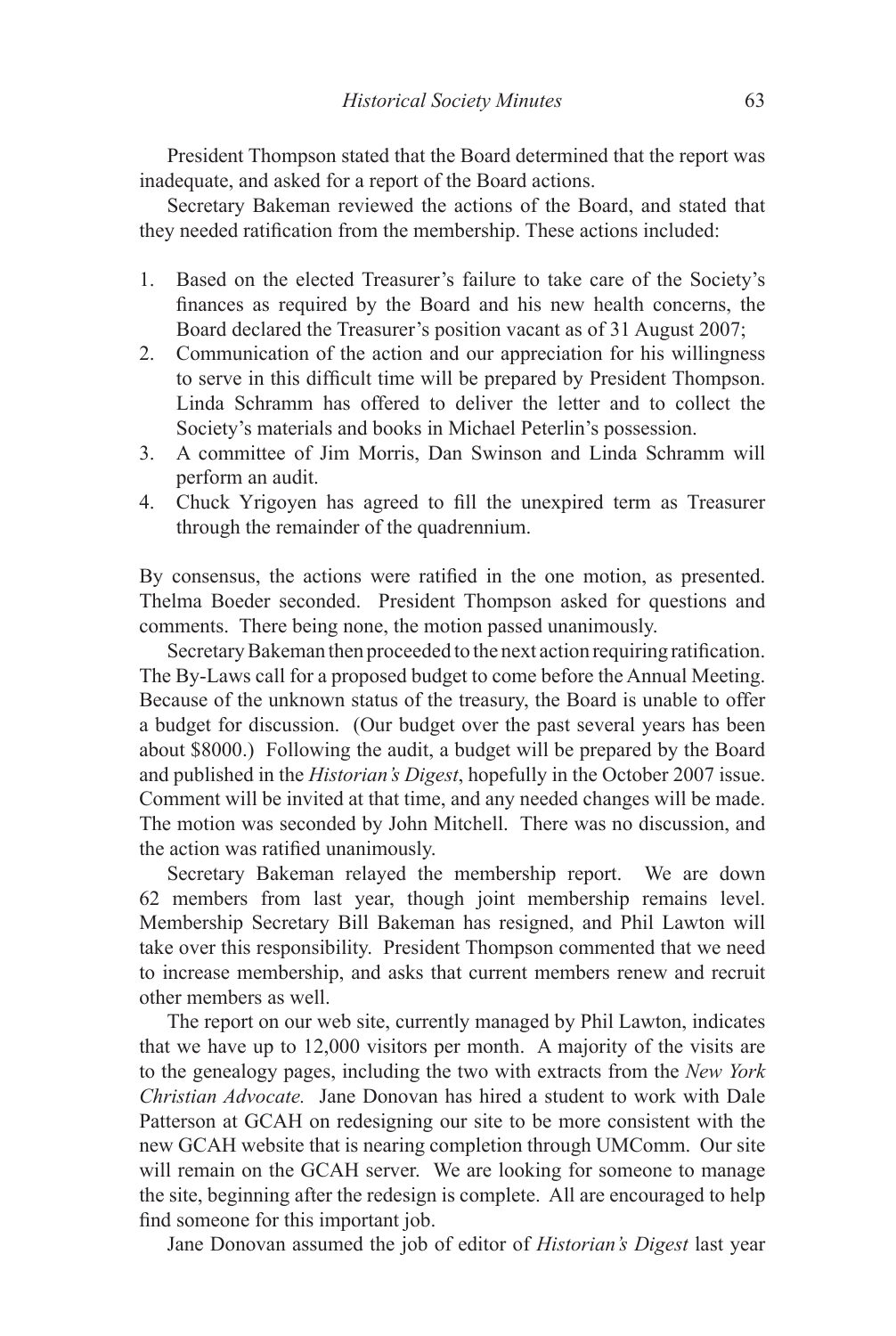and has produced three fabulous issues. The Board commended her on her work, and appointed her for another year.

The Saddlebag Selection Book Award will be discussed when the author is introduced.

The Ministry of Memory award program will go on the schedule of announcing the award in 2007 for 2008. The award will be presented to Dick Seiber, of the Pacific NW Conference at our meeting in the Dakotas. Nominations will be sought for the next year during the winter, with letters sent by Bob Williams sometime in the winter. Jurisdictional Commissions and Societies, Annual Conference Commissions and Societies, and regional societies will all be contacted.

Jim Morris reported on upcoming Society meetings. The creation of the program committee due to the By-Laws changes last year was intended to strengthen programmatic connection between us and the host groups of the annual meetings. Jim heads the committee, and will be meeting soon with the each of the host groups for the next two meetings.

The next meeting will be held in Mitchell, South Dakota, on July 7-10 in concert with the North Central Jurisdiction's Commission on Archives and History. Charles Finney passed out packets, with tourist information and a schedule of the activities. George McGovern will be one of he featured speakers. Charles suggested that attendees fly into Sioux Falls, and the group will provide shuttle service. It's only 70 miles, and under an hour travel time (less than many of us spent getting here from the airport!).

The 2009 meeting will be held June 29-July 2 at Lake Junaluska, North Carolina, and will feature the  $20<sup>th</sup>$  anniversary of the Society. More details will follow. *NOTE: These dates are different from those presented at the meeting, which were tentative.*

The report from the GCAH meeting was brief. Jim reminded us that substantial changes will occur in GCAH membership, due to the ending of a quadrennium. That Commission is overjoyed with our new General Secretary, Bob Williams. Jim anticipates a period of excitement and growth over the next quadrennium. Jim also commended President Thompson on her service to the Society.

The meeting was adjourned.

Jane Donovan introduced Mary Kay Ricks, who spoke on her book *Escape on the Pearl* about the Underground Railroad in Washington, D.C.

Rob Sledge introduced John Tyson, the winner of the 2007 Saddlebag Selection, who then spoke about his book.

Respectfully submitted,

Mary Bakeman *Secretary*